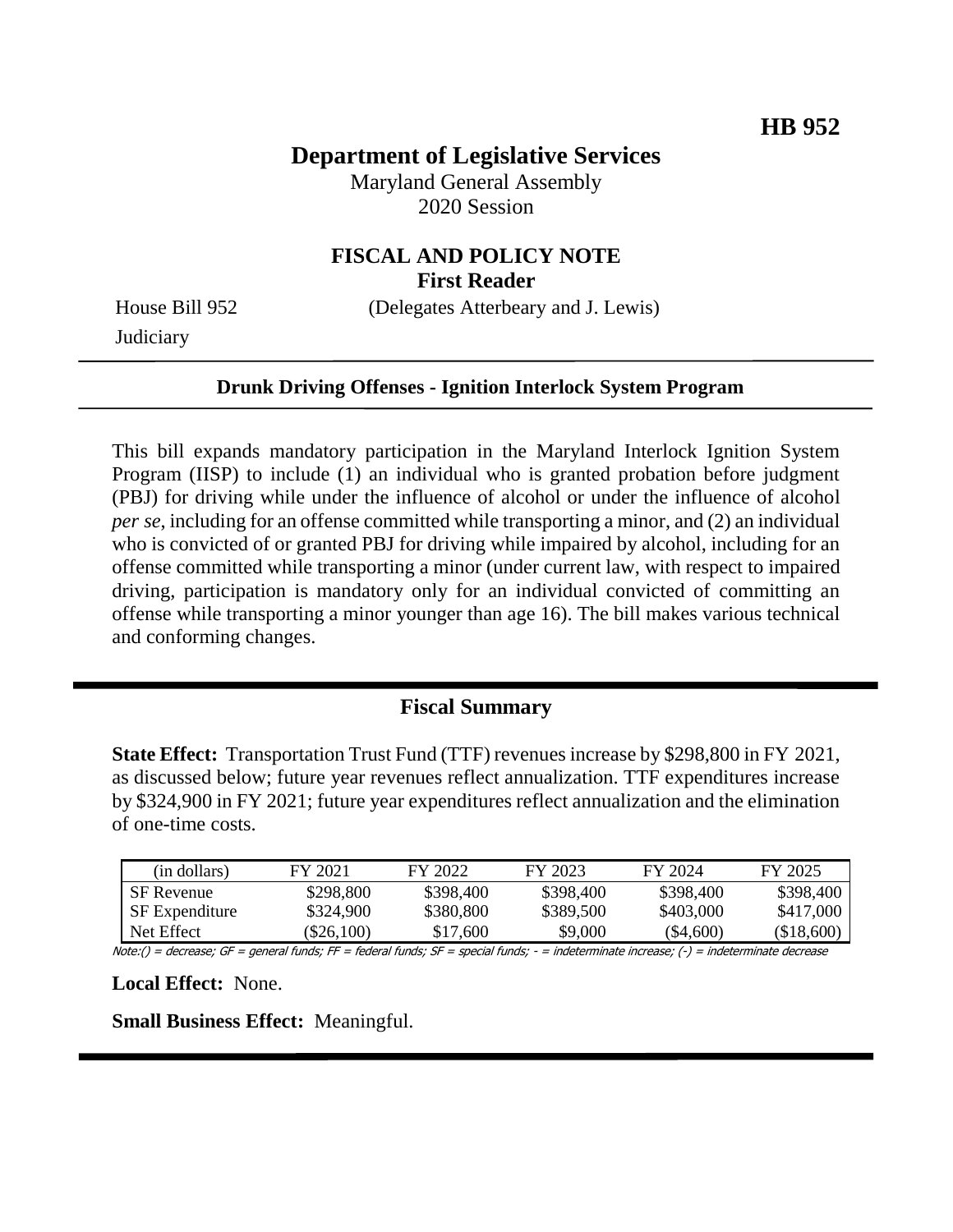# **Analysis**

**Current Law/Background:** A person may not drive or attempt to drive any vehicle while under the influence of alcohol or under the influence of alcohol *per se* or impaired by alcohol. Driving under the influence of alcohol *per se* means driving with a blood alcohol concentration (BAC) of 0.08 or higher. BAC is measured, at the time of testing, as grams of alcohol per 100 milliliters of blood or grams of alcohol per 210 liters of breath.

**Exhibit 1** display the number of violations, guilty dispositions, and PBJs granted in the District Court and the circuit courts for these offenses in fiscal 2019.

# **Exhibit 1 Violations for Specified Offenses in the District Court and Circuit Courts Fiscal 2019**

| <b>Offense</b>                                                                                                         | <b>Violations</b> | <b>Guilty</b><br><b>Dispositions</b> | <b>PBJs</b><br><b>Granted</b> |
|------------------------------------------------------------------------------------------------------------------------|-------------------|--------------------------------------|-------------------------------|
| Driving while under the influence of alcohol or<br>under the influence of alcohol per se                               | 19,955            | 1,916                                | 2,011                         |
| Driving while under the influence of alcohol<br>or under the influence of alcohol per se while<br>transporting a minor | 370               | 34                                   | 8                             |
| Driving while impaired by alcohol                                                                                      | 22,521            | 2,785                                | 2,850                         |
| Driving while impaired by alcohol while<br>transporting a minor                                                        | 376               | 24                                   | 5                             |
| PBJ: Probation before judgment                                                                                         |                   |                                      |                               |
| Source: Judiciary (Administrative Office of the Courts)                                                                |                   |                                      |                               |

### *Required Ignition Interlock System Use*

In addition to any other penalty, a court may prohibit a person from driving a motor vehicle without an ignition interlock device for up to three years, if the person is convicted or granted PBJ for a violation of driving under the influence of alcohol or under the influence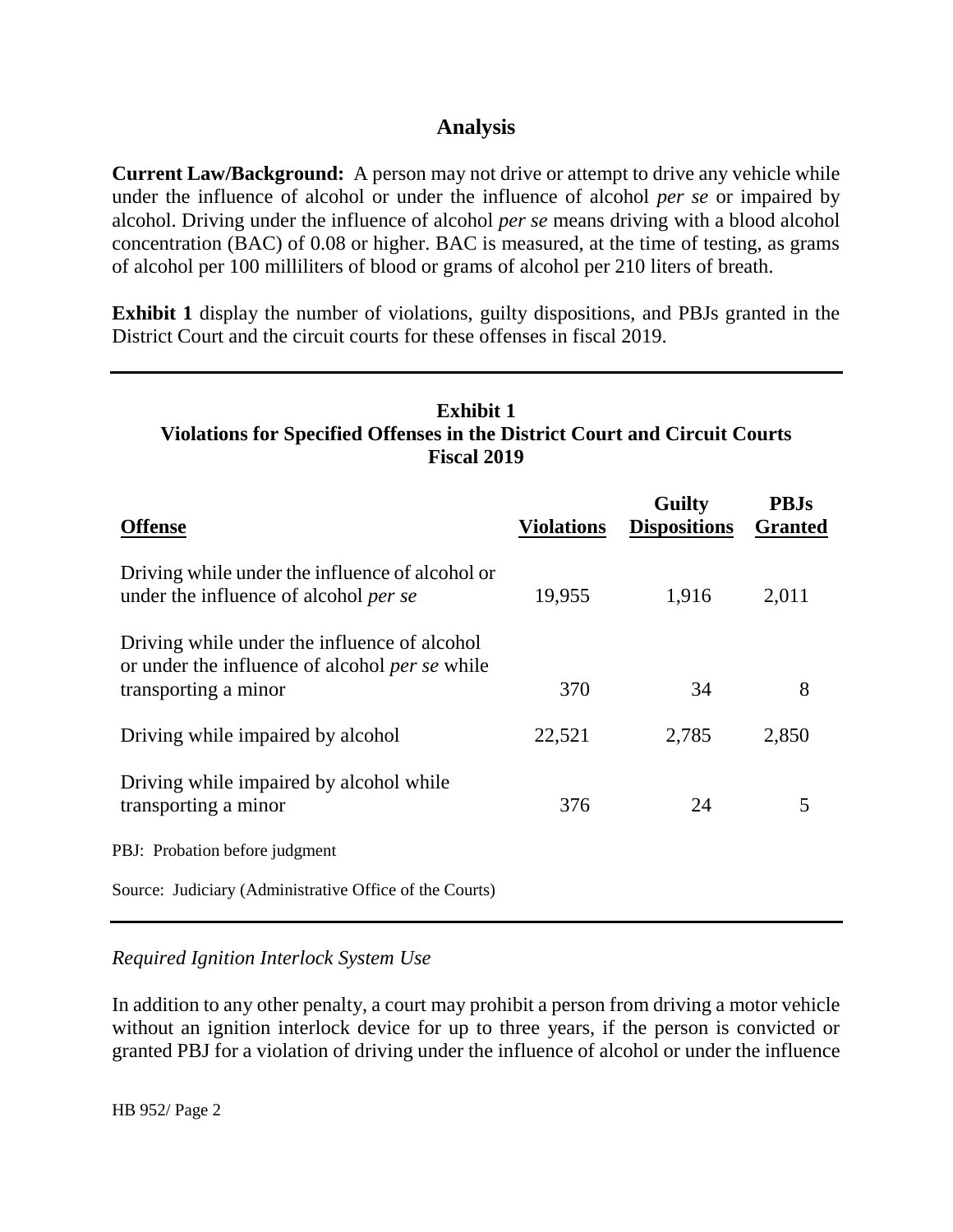of alcohol *per se*; driving while impaired by alcohol; or committing any of certain specified violations while transporting a minor.

An individual must participate in IISP if:

- convicted of driving while under the influence of alcohol or under the influence of alcohol *per se*;
- convicted of transporting a minor while impaired by alcohol, if the minor was younger than age 16;
- convicted of homicide or life-threatening injury by motor vehicle while under the influence of alcohol or under the influence of alcohol *per se*, impaired by alcohol, or impaired by a combination of one or more drugs and alcohol; or
- ordered to participate by a court due to a conviction for driving while impaired by alcohol or while impaired by a drug, combination of drugs, or combination of one or more drugs and alcohol, if the trier of facts finds beyond a reasonable doubt that the driver refused a test.

If an individual specified above fails to participate in or successfully complete the program, the Motor Vehicle Administration (MVA) must suspend the individual's license until the individual successfully completes the program.

In addition, an individual must participate in IISP as a condition of modification of a license suspension or revocation or issuance of a restricted license (1) if convicted of driving while impaired by alcohol, including an offense committed while transporting a minor, if the individual has been convicted of any specified alcohol- or drug-related driving offense within the preceding five years or (2) if the individual is younger than age 21, for a violation of an alcohol-related driving offense.

Generally, an individual must participate in the program for (1) six months, for the first time the individual is required to participate; (2) one year, for the second time the individual is required to participate, and (3) three years, for the third or subsequent time the individual is required to participate.

An individual who is not otherwise required to participate in IISP may participate under specified circumstances, including if the individual's license is revoked for driving while impaired by alcohol or impaired by alcohol and drugs, if the individual's license has an alcohol restriction, or if MVA modifies a license suspension or issues the individual a restricted license.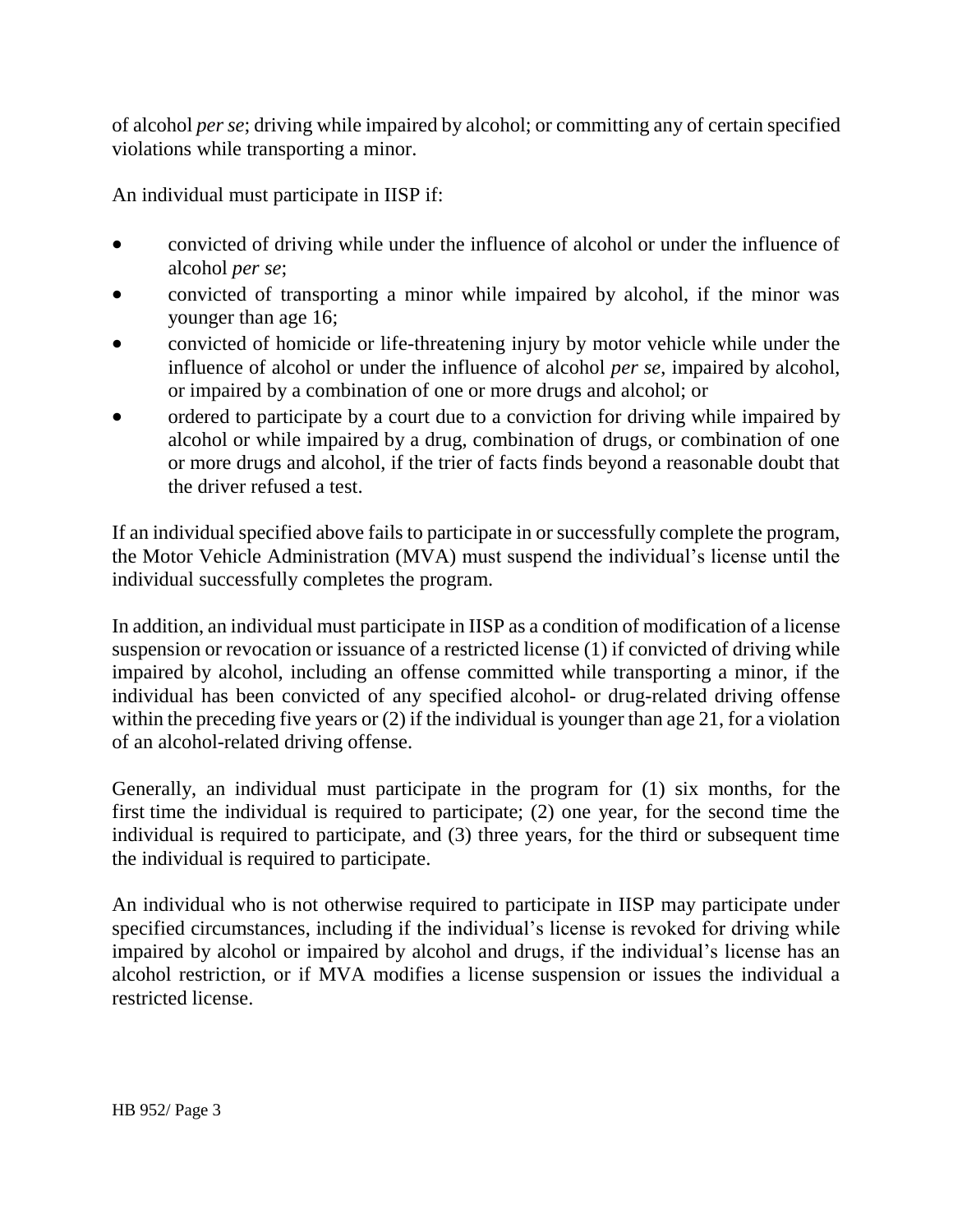For a more detailed discussion of the implementation of IISP in Maryland, including the categories of offenders that are required to participate and implementation of programs in other states, please see **Appendix – Ignition Interlock System Programs**.

### *Driving Under the Influence of Alcohol or Under the Influence of Alcohol Per Se*

A person convicted of driving under the influence of alcohol or under the influence of alcohol *per se* is subject to maximum penalties of (1) for a first offense, a \$1,000 fine and/or 1 year imprisonment; (2) for a second offense, a \$2,000 fine and/or 2 years imprisonment; (3) for a third offense, a \$5,000 fine and/or 5 years imprisonment; and (4) for a subsequent offense, a \$10,000 fine and/or 10 years imprisonment.

Penalties for first and second offenses increase if the offense is committed while transporting a minor. A person convicted of driving under the influence of alcohol or under the influence of alcohol *per se* while transporting a minor is subject to maximum penalties of (1) for a first offense, a \$2,000 fine and/or 2 years imprisonment; (2) for a second offense, a \$3,000 fine and/or 3 years imprisonment; (3) for a third offense, a \$5,000 fine and/or 5 years imprisonment; and (4) for a subsequent offense, a fine of \$10,000 and/or 10 years imprisonment.

### *Driving While Impaired by Alcohol*

A person convicted of driving while impaired by alcohol is subject to maximum penalties of (1) for a first offense, a fine of \$500 and/or two months imprisonment; (2) for a second offense, a fine of \$500 and/or 1 year imprisonment; (3) for a third offense, a \$5,000 fine and/or 5 years imprisonment; and (4) for a subsequent offense, a \$10,000 fine and/or 10 years imprisonment.

Penalties for first and second offenses increase if the offense is committed while transporting a minor. A person convicted of driving while impaired by alcohol while transporting a minor is subject to maximum penalties of (1) for a first offense, a fine of \$1000 and/or 1 year imprisonment; (2) for a second offense, a \$2,000 fine and/or 2 years imprisonment; (3) for a third offense, a \$5,000 fine and/or 5 years imprisonment; and (4) for a subsequent offense, a \$10,000 fine and/or 10 years imprisonment.

### *Administrative Penalties*

In addition to specified maximum monetary and incarceration penalties, alcohol- and drug-related offenses are subject to points assessment by MVA, which makes the driver subject to either suspension or revocation of the driver's license. For a conviction of driving while under the influence of alcohol or under the influence of alcohol *per se* or while impaired by a controlled dangerous substance (CDS), MVA must assess 12 points against

HB 952/ Page 4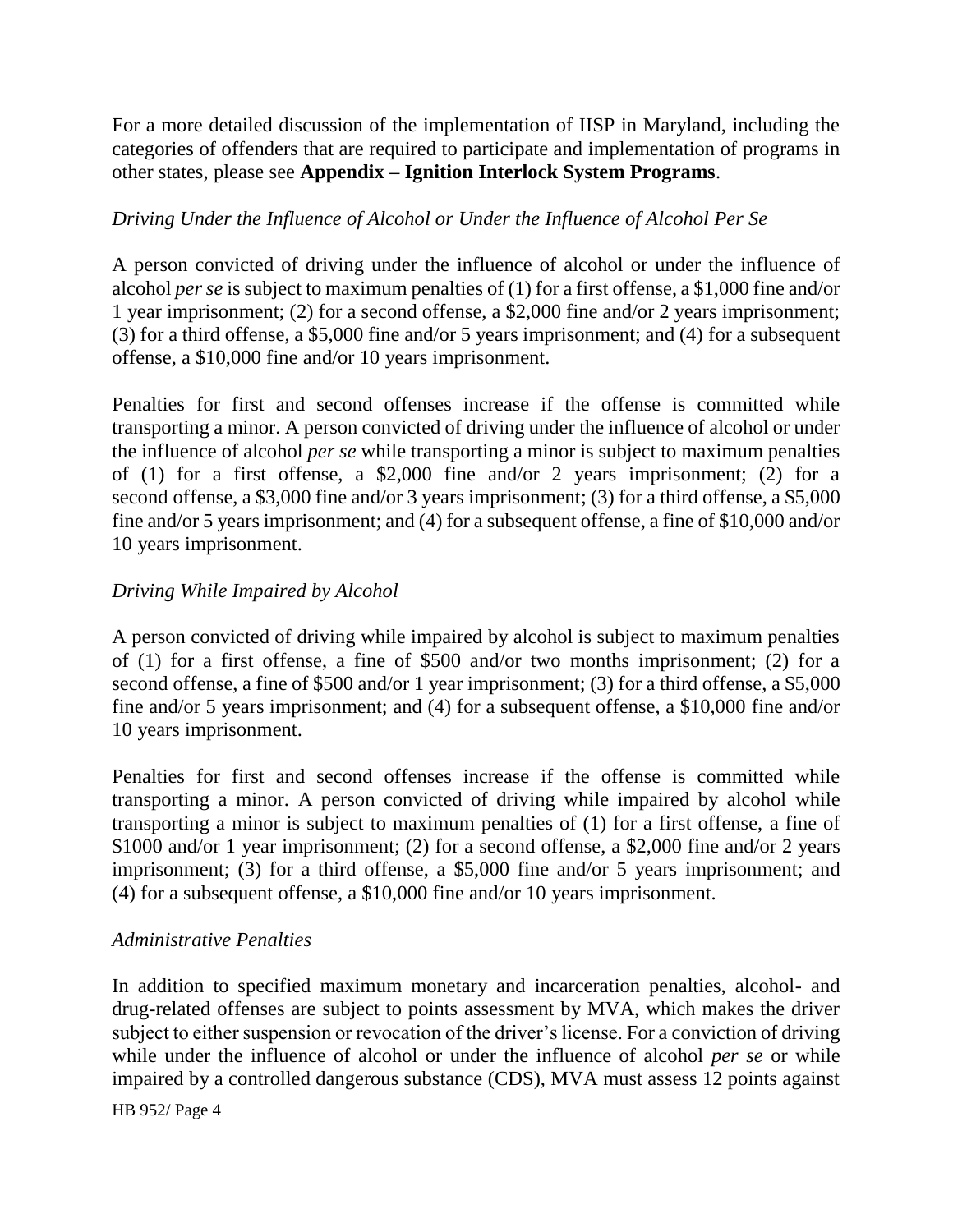the driver's license, and the license is subject to revocation. For a conviction of driving while impaired by alcohol, a drug, combination of drugs, or combination of one or more drugs and alcohol, MVA must assess 8 points against the driver's license, and the license is subject to suspension. A driver who accumulates 8 or 12 points against his or her driver's license within a two-year period is subject to license suspension or revocation, respectively.

#### *License Revocation and Suspension*

MVA may revoke the license of an individual who is convicted of (1) driving under the influence of alcohol, under the influence of alcohol *per se*, or while impaired by a CDS or (2) driving while impaired by alcohol or while impaired by a drug, a combination of drugs, or a combination of one or more drugs and alcohol and who was previously convicted of two or more drunk or drugged driving violations within a three-year period.

MVA may suspend for up to 60 days the license of an individual who is convicted of driving while impaired by alcohol or while impaired by any drug, combination of drugs, or combination of one or more drugs and alcohol. In addition. MVA may impose a suspension for up to one year if an individual is convicted more than once within a five-year period of any combination of drunk or drugged driving offenses; however, a restricted license for the period of suspension may be issued to a person who participates in IISP.

**State Revenues:** The bill expands the circumstances under which participation in IISP is mandatory. According to figures provided by the Maryland Department of Transportation (MDOT), the bill results in an additional 5,947 participants annually, based on the number of individuals granted PBJ for driving while under the influence of alcohol or under the influence of alcohol *per se* and the number of individuals convicted of or granted PBJ for driving while impaired by alcohol within the past three years and the existing rate of IISP participation among these individuals. To enroll in the program, an individual must pay a \$47 participation fee and a \$20 fee to obtain a license with an interlock restriction. Accordingly, TTF revenues increase by an estimated \$298,840 in fiscal 2021 and approximately \$398,450 annually thereafter, which accounts for the bill's October 1, 2020 effective date.

**State Expenditures:** As discussed above, an additional 5,947 interlock cases annually are anticipated as a result of the bill. MDOT advises that, based on existing caseloads and staffing levels, it needs one employee to process every 1,000 participants. Therefore, six additional regular, full-time staff are needed to manage the increase in interlock cases under the bill.

Accordingly, TTF expenditures increase by \$324,936 in fiscal 2021, which accounts for the bill's October 1, 2020 effective date. This estimate reflects the cost of hiring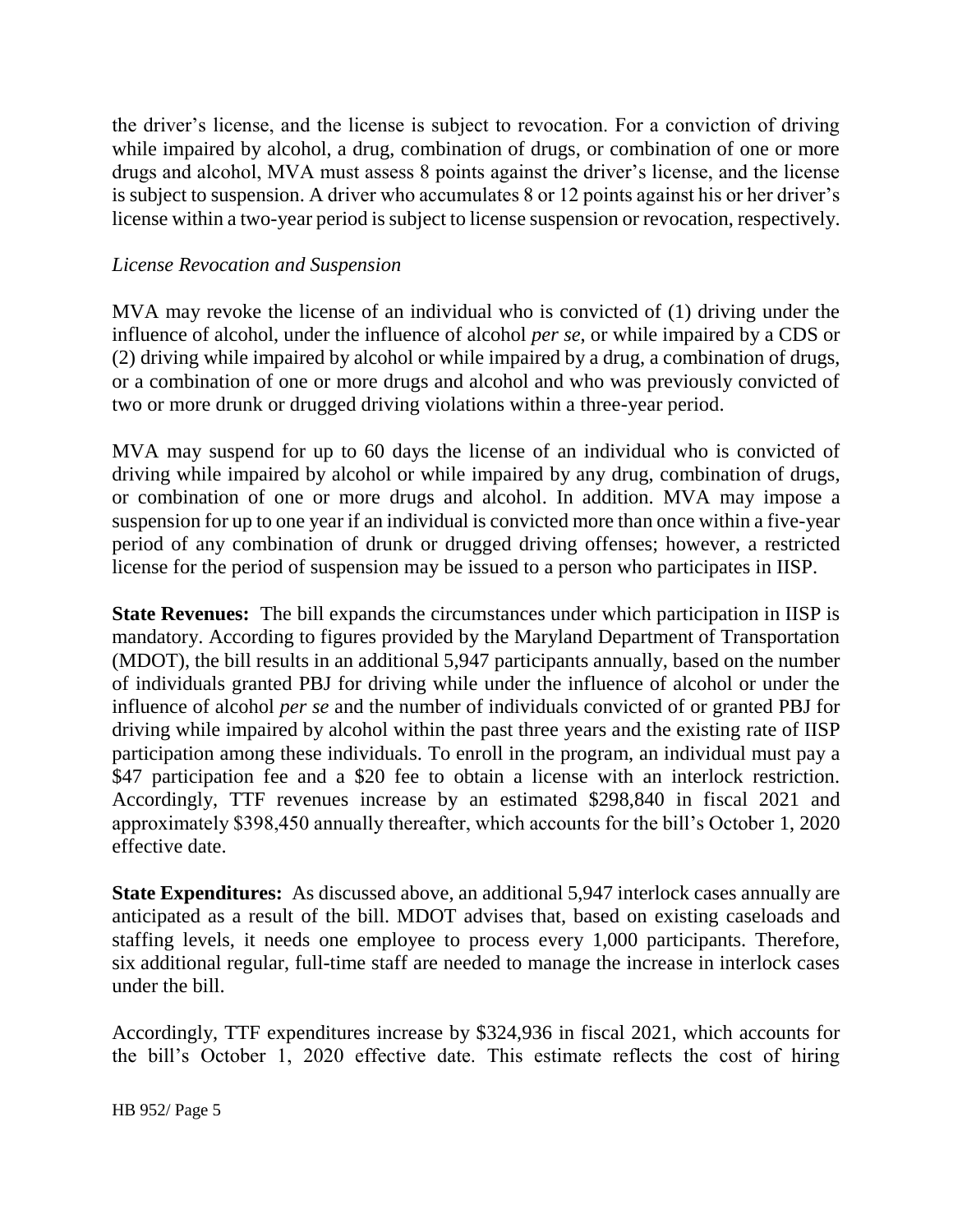six customer service agents to handle the increase in IISP cases. It includes salaries, fringe benefits, one-time start-up costs, and ongoing operating expenses.

| 32,198    |
|-----------|
| \$292,738 |
|           |
|           |

Future year expenditures reflect full salaries with annual increases and employee turnover and ongoing operating expenses.

**Small Business Effect:** Authorized service providers for IISP likely see a significant increase in monthly maintenance fees due to an increased number of individuals participating in IISP.

# **Additional Information**

**Prior Introductions:** HB 813 of 2019, a similar bill, received a hearing in the House Judiciary Committee, but no further action was taken. Its cross file, SB 814, received a hearing in the Senate Judicial Proceedings Committee, but no further action was taken.

**Designated Cross File:** SB 870 (Senator Waldstreicher) - Judicial Proceedings.

**Information Source(s):** Judiciary (Administrative Office of the Courts); Office of the Public Defender; Department of Public Safety and Correctional Services; Department of State Police; Maryland Department of Transportation; Department of Legislative Services

**Fiscal Note History:** First Reader - February 25, 2020 rh/aad

Analysis by: Elizabeth J. Allison Direct Inquiries to:

(410) 946-5510 (301) 970-5510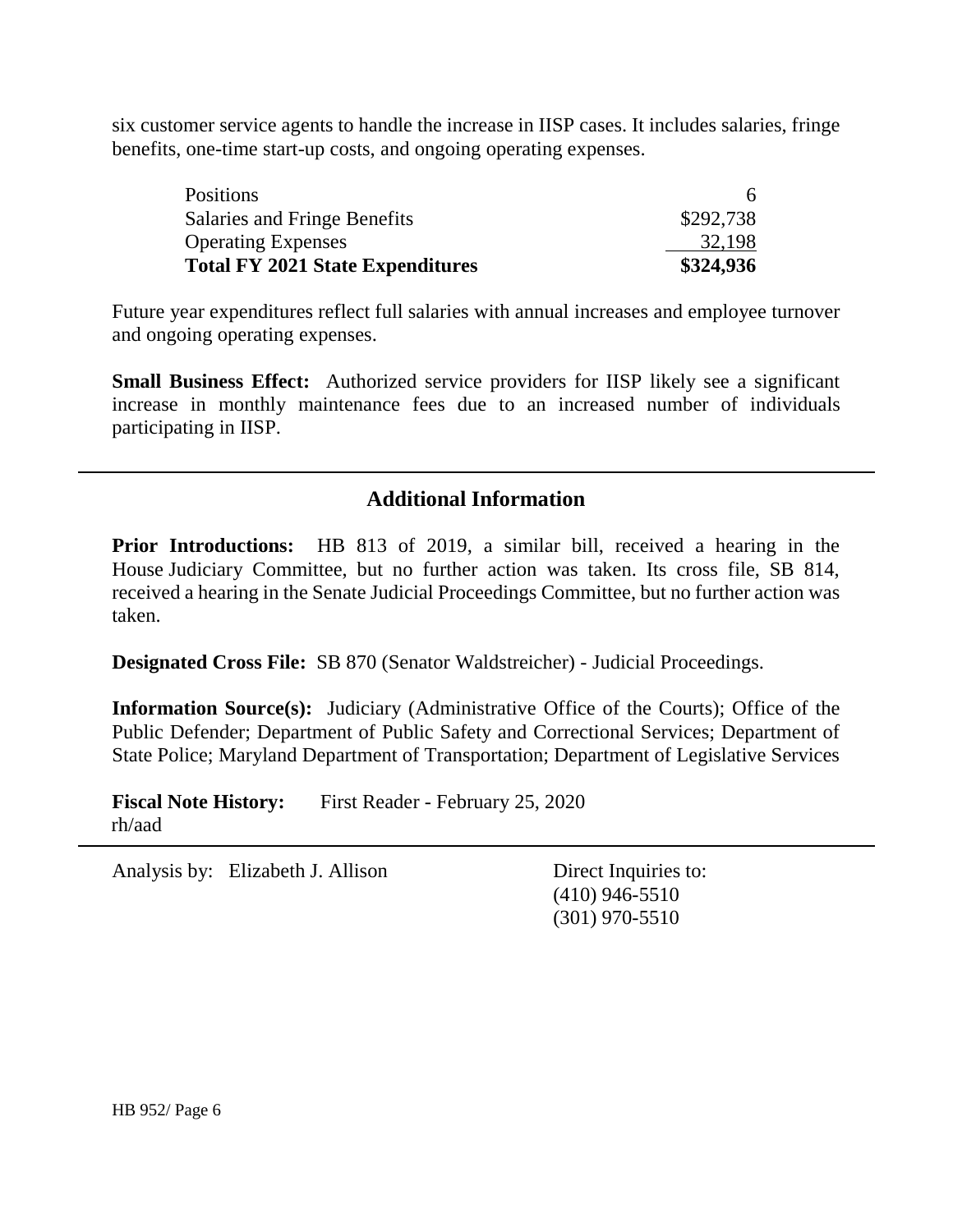An ignition interlock device connects a motor vehicle's ignition system to a breath analyzer that measures a driver's blood alcohol concentration (BAC). The device prevents the car from starting if the driver's BAC exceeds a certain level. The device also periodically retests the driver after the motor vehicle has been started. According to the National Conference of State Legislatures (NCSL), all 50 states and the District of Columbia authorize or mandate the use of an ignition interlock device to deter alcohol-impaired driving. The Maryland Ignition Interlock System Program (IISP) was established through regulation in 1989 and codified by Chapter 648 of 1996. The Motor Vehicle Administration (MVA) in the Maryland Department of Transportation is responsible for administering IISP.

IISP has undergone changes in the last several years that have increased the number of alcohol-impaired drivers who are either mandated or authorized to participate in IISP. Both Chapter 557 of 2011 and Chapter 631 of 2014 expanded the circumstances under which drunk drivers are required to participate in IISP. Among other provisions, Chapter 557 of 2011 established a minimum six-month participation period for specified alcohol-related driving offenses, including alcohol restriction violations committed by drivers younger than age 21.

Chapter 631 of 2014 established mandatory participation for alcohol-related offenses involving the transport of a minor younger than age 16. According to the District Court, during fiscal 2018, a total of 29 citations were issued to drivers for transporting a minor while driving under the influence of alcohol or under the influence of alcohol *per se*, and 87 citations were issued to drivers for transporting a minor while impaired by alcohol. It is unknown how many of these drivers were transporting minors younger than age 16 at the time they were cited.

Chapter 512 of 2016, titled the "Drunk Driving Reduction Act of 2016" (also known as "Noah's Law"), further expanded the circumstances for mandatory participation in IISP. The law requires offenders convicted of the following crimes to participate:

- a person convicted the first time of driving or attempting to drive under the influence of alcohol or under the influence of alcohol *per se* (including a person whose license is suspended or revoked for accumulation of points for those violations);
- a person required to participate by court order due to a conviction for driving while impaired by alcohol or while impaired by a drug, any combination of drugs, or a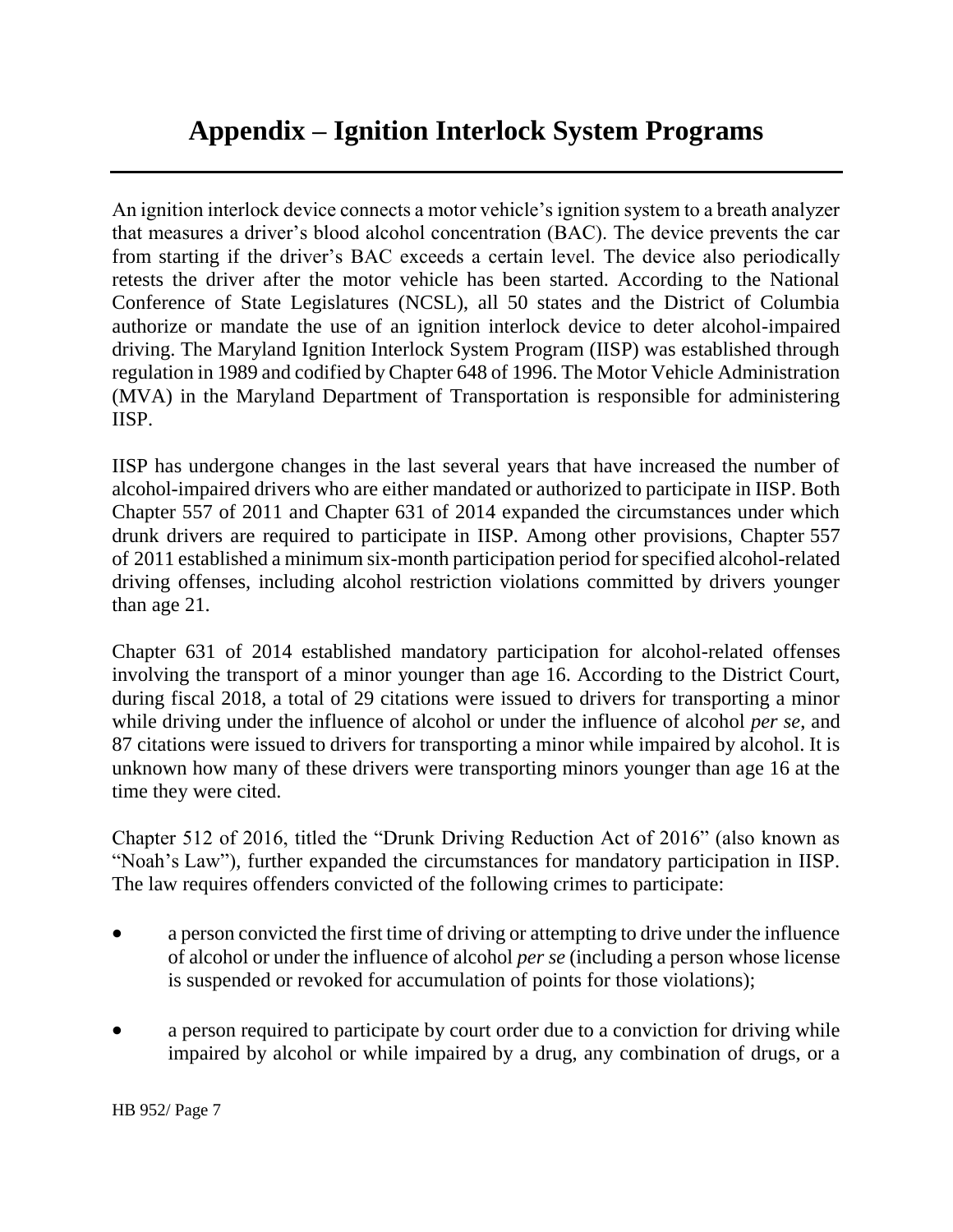combination of one or more drugs and alcohol, and the trier of fact found beyond a reasonable doubt that the person refused a requested test;

- a person whose license has been revoked for a conviction of homicide by motor vehicle while under the influence of alcohol or under the influence of alcohol *per se*; impaired by alcohol; or impaired by a drug, a combination of drugs, or a combination of one or more drugs and alcohol; and
- a person whose license has been revoked for a conviction of life-threatening injury by motor vehicle while under the influence of alcohol or under the influence of alcohol *per se*; impaired by alcohol; or impaired by a drug, a combination of drugs, or a combination of one or more drugs and alcohol.

**Exhibit 1** summarizes the categories of offenders that are required to participate in IISP and the corresponding minimum participation periods.

Chapter 512 of 2016 also set forth the required elements for successful participation in IISP. A certification from the service provider must state that in the three consecutive months preceding the participant's date of release there was not:

- an attempt to start a vehicle with a BAC of 0.04 or higher, unless a subsequent test performed within 10 minutes registers a BAC lower than 0.04;
- a failure to take or pass a random test with a BAC of 0.025 or lower, unless a subsequent test performed within 10 minutes registered a BAC lower than 0.025; or
- a failure of the participant to appear at the approved service provider for required maintenance, repair, calibration, monitoring, inspection, or device replacement.

Chapters 65 and 66 of 2019 modified the definition of "ignition interlock system" to mean, among other things, that the device has a camera (1) with the capability of recording still images of the person taking the test of the person's blood alcohol level; (2) without the capability to record sound; (3) without the capability to record video; and (4) that records images only while the device is testing the blood alcohol level of the person taking the test or if the device is being tampered with.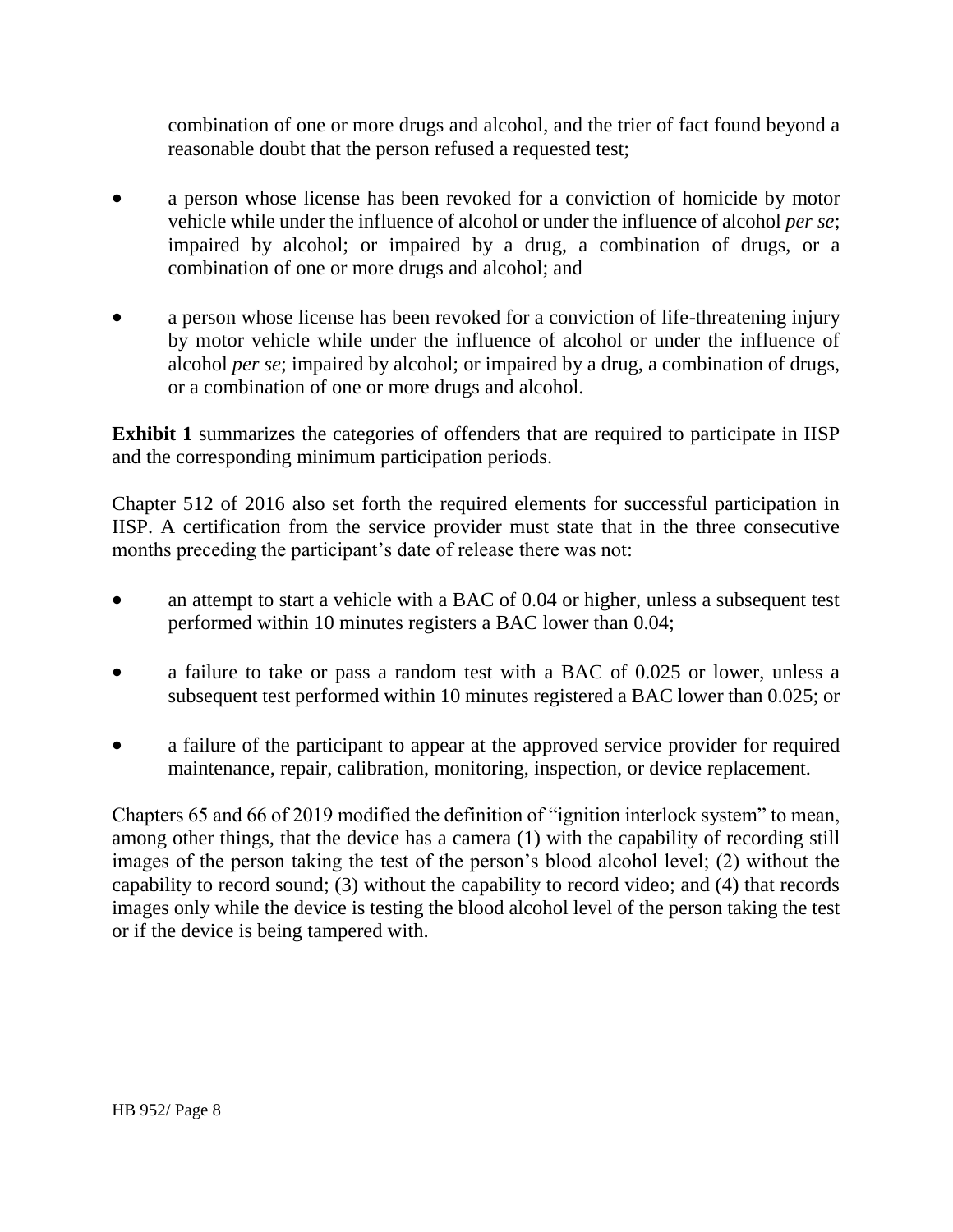# **Exhibit 1 Mandatory Participation in the Ignition Interlock System Program**

| <b>Category of Participant</b>                                                                                                                                                                                                                                                                                                                                                                                                                                                                       | <b>Participation Period</b>                                                                                                                                                                                                                             |  |
|------------------------------------------------------------------------------------------------------------------------------------------------------------------------------------------------------------------------------------------------------------------------------------------------------------------------------------------------------------------------------------------------------------------------------------------------------------------------------------------------------|---------------------------------------------------------------------------------------------------------------------------------------------------------------------------------------------------------------------------------------------------------|--|
| Driver who committed administrative <i>per se</i> offense of<br>refusing to take a test or took a test with a BAC result of<br>$0.15$ or more <sup>1</sup>                                                                                                                                                                                                                                                                                                                                           | One year                                                                                                                                                                                                                                                |  |
| Driver convicted of driving while under the influence of<br>alcohol or under the influence of alcohol per se with a<br>BAC test result of 0.08 or more <sup>2</sup><br>Driver convicted of either (1) homicide by motor vehicle<br>or (2) life-threatening injury by motor vehicle while under<br>the influence of alcohol or under the influence of alcohol<br>per se; impaired by alcohol; or impaired by a drug, a<br>combination of drugs, or a combination of drugs and<br>alcohol <sup>2</sup> | Six months for the first time the driver<br>is required to participate<br>One year for the second time the driver<br>is required to participate<br>Three years for the third or subsequent<br>time the driver is required<br>to<br>participate          |  |
| Driver convicted of transporting a minor while impaired<br>by alcohol and the minor was younger than age $163$<br>Subsequent offender convicted of driving while under the<br>influence of alcohol or under the influence per se or<br>impaired by alcohol and, within the preceding five years,<br>convicted of any drunk or drugged driving offense in the<br>Transportation Article <sup>4</sup>                                                                                                  | Six months for the first time the driver<br>is required to participate<br>One year for the second time the driver<br>is required to participate<br>Three years for the third or subsequent<br>time the driver is required<br>to<br>participate          |  |
| Driver younger than age 21 who violated the license<br>alcohol restriction or committed any alcohol-related<br>driving offense <sup>4</sup>                                                                                                                                                                                                                                                                                                                                                          | Six months for the first time the driver<br>is required to participate<br>One year for the second time the driver<br>is required to participate<br>Three years for the third or subsequent<br>driver is<br>the<br>time<br>required<br>to<br>participate |  |

<sup>1</sup>Participation is considered "mandatory" because a driver who commits these offenses is only eligible for a modification of a license suspension if the driver participates in IISP for one year.

<sup>2</sup>Chapter 512 of 2016.

<sup>3</sup>Chapter 631 of 2014.

<sup>4</sup>Chapter 557 of 2011.

BAC: blood alcohol concentration

Source: Department of Legislative Services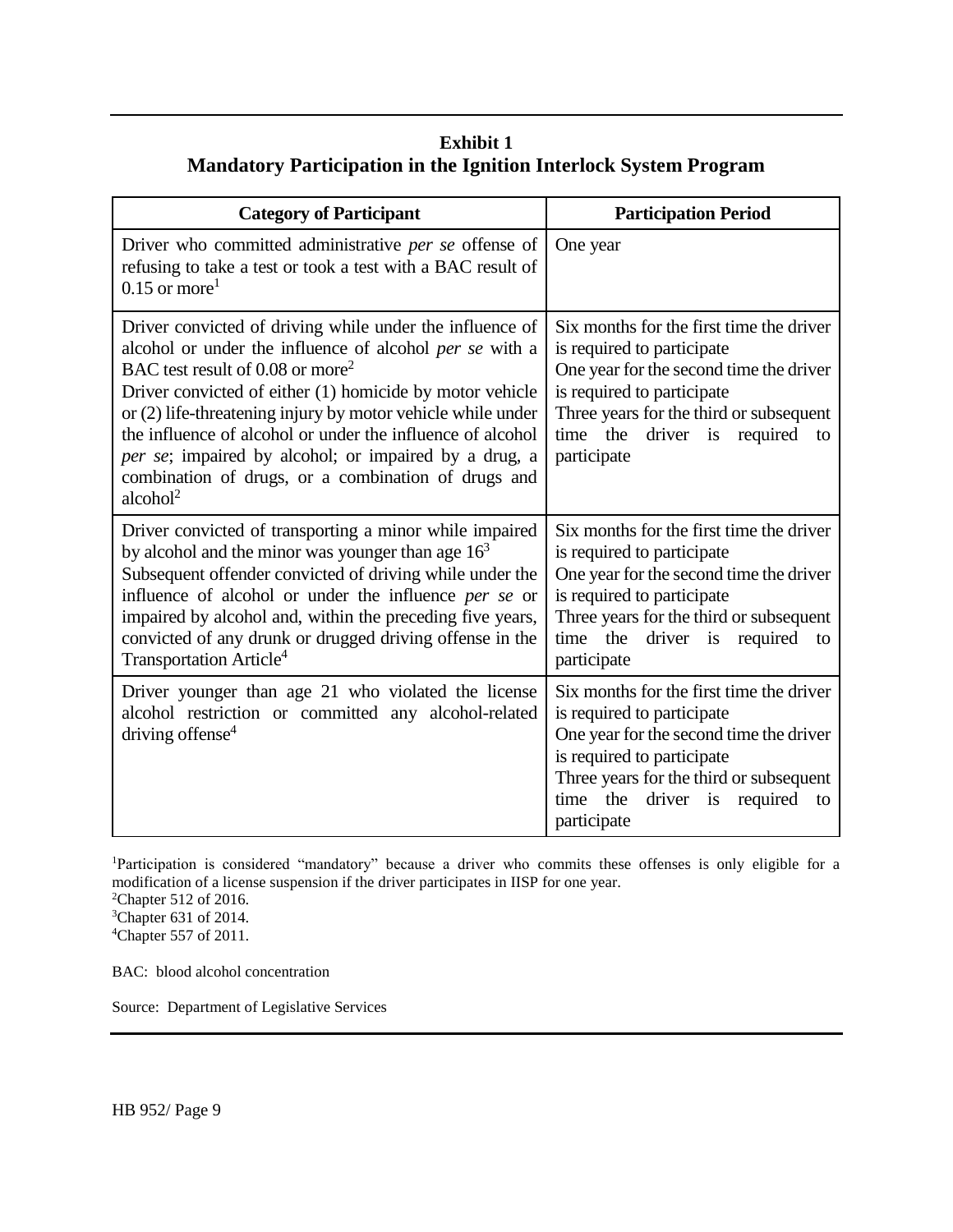**Exhibit 2** provides an overview of IISP participation since enactment of Chapter 557 of 2011 and Chapter 631, up through fiscal 2019. MVA advises that, between October 1, 2011, and September 30, 2019, 2,994 drivers who were removed from IISP for noncompliance reentered the program at a later time.

| <b>Exhibit 2</b>                                       |
|--------------------------------------------------------|
| <b>Ignition Interlock System Program Participation</b> |
| <b>Fiscal 2013-2019</b>                                |

| <b>Fiscal Year</b> | <b>Total Annual</b><br><b>Participation</b> | <b>Successful</b><br><b>Completions</b> | <b>Unsuccessful</b><br><b>Participants</b> |
|--------------------|---------------------------------------------|-----------------------------------------|--------------------------------------------|
| 2013               | 14,884                                      | 4,383                                   | 2,496                                      |
| 2014               | 15,299                                      | 4,648                                   | 2,569                                      |
| 2015               | 15,171                                      | 4,842                                   | 2,634                                      |
| 2016               | 14,816                                      | 4,901                                   | 1,153                                      |
| 2017               | 16,289                                      | 4,307                                   | 1,293                                      |
| 2018               | 18,373                                      | 5,575                                   | 1,797                                      |
| 2019               | 19,411                                      | 6,521                                   | 1,501                                      |
|                    |                                             |                                         |                                            |

Source: Maryland Department of Transportation

MVA advises that in fiscal 2019 there were 19,411 unique drivers in IISP and 6,893 first-time referrals.

#### *National Outlook and Safety Improvement Efforts*

According to data from the National Highway Traffic Safety Administration (NHTSA), nationally the percentage of highway fatalities associated with alcohol impairment has hovered around 30% from 1995 through 2018. For example, in 2018, the latest year for which national data is available, there were 36,560 traffic fatalities nationally and 10,511 of those fatalities, or 29%, involved a driver with a BAC of 0.08 or higher. For the same period in Maryland, out of a total of 501 traffic fatalities, 122, or 24%, involved a driver with a BAC of 0.08 or higher, a significant improvement over the prior year.

HB 952/ Page 10 The proportion of traffic fatalities due to alcohol impairment, which has decreased only slightly in over 20 years, concerns traffic safety advocates. Accordingly, NHTSA has recommended that states increase the use of ignition interlock devices to address alcohol-impaired driving. In November 2013, NHTSA released *Model Guidelines for State Ignition Interlock Programs*. The document contains recommendations for legislation and administrative changes to improve program administration, vendor oversight, data security and privacy, device reliability, and driver notification and licensing [still the most current